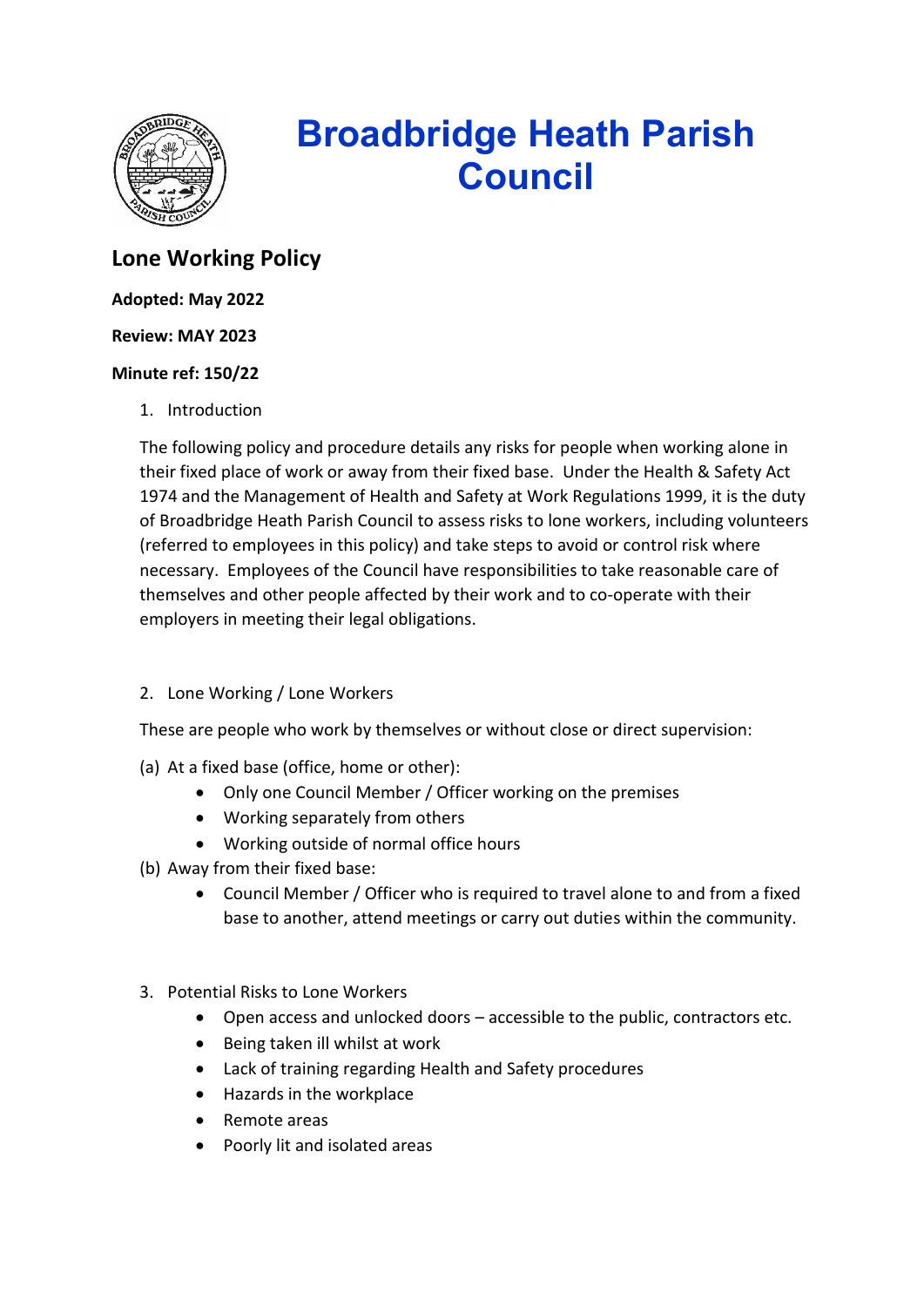- 4. Assessing the Risk
- (a) Before drawing up and recording the risk, it must be established:
	- Whether the work can be done by a lone worker
	- What arrangements will be in place to ensure an individual is not exposed to unnecessary or unacceptable risk

When recording an assessment of risk, the following should be taken into consideration:

- Environment location, security, access / egress
- Nature of the task
- History historical accidents / incidents
- 5. Safety Guidelines
- (a) For employees working in a fixed base:
	- Familiarise the layout of the building including fire exits and escape routes
	- Keep doors locked that allow direct access to the building you are working in.
	- Do not open the door to unexpected visitors. In the case of contractors, identification must be requested at all times. If unsure verify with contractor's employer.
	- Ensure contact numbers are to hand to be able to contact the relevant person/s immediately should they become ill.
	- Park as near as they can to the building
- (b) For employees working away from a fixed base or in the community
	- Employees should inform the Clerk or agreed personnel the estimated time they will be away from their base and when they will return. Information regarding where and at what time, visits will be made and to whom.
	- Leave details of venues where possible, including contact numbers if relevant
	- Carry a mobile or other communication device.
	- Avoid meetings in isolated places. If this cannot be avoided, ask someone to accompany them or make sure you notify a colleague when they arrive or leave.
- 6. Responsibility
- (a) Employees Responsibility & Personal Safety:
	- To take reasonable care for the health and safety of him/ herself and of other persons who may be affected by his/her acts of omissions at work.
	- Always maintain a line of communication on a regular basis with the Clerk to identify and minimise risk.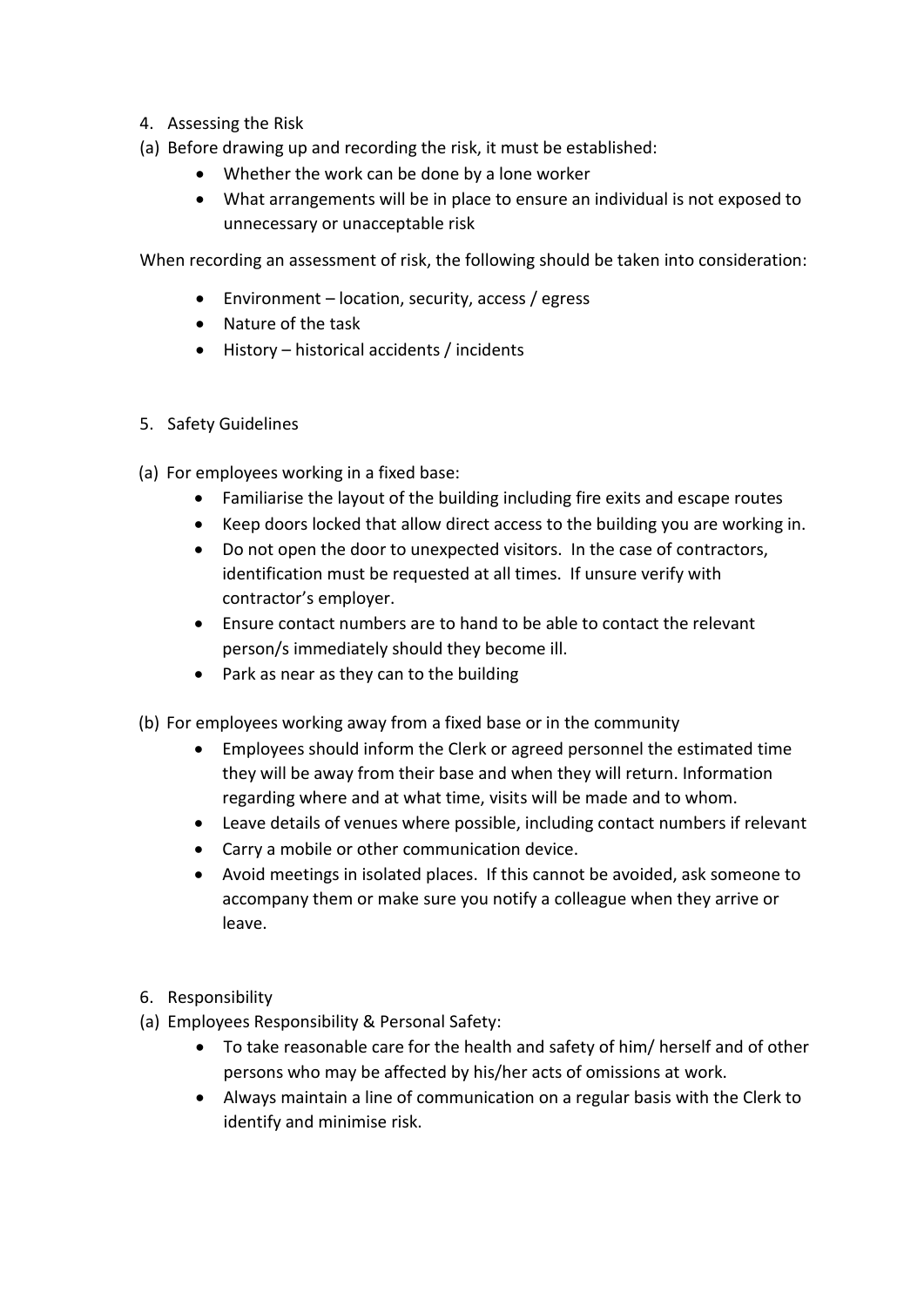- Always inform someone as to when they leave the fixed base to perform Council tasks and inform a colleague when returning to a fixed base after relevant task completed.
- Always report an accident/incident to the Clerk for a full investigation to take place and to assess further risks and identifying additional safety procedure where necessary.
- (b) Employers Responsibility
	- To take reasonable care for the health & safety of employees by identifying and assessing potential risks to ensure that employees are always safe.
	- Always maintain a line of communication on a regular basis with employees to identify and minimise risk (s).
	- Ensure employees receive all relevant training and information available
	- Ensure employees have a mobile phone to ensure a system of maintaining contact.